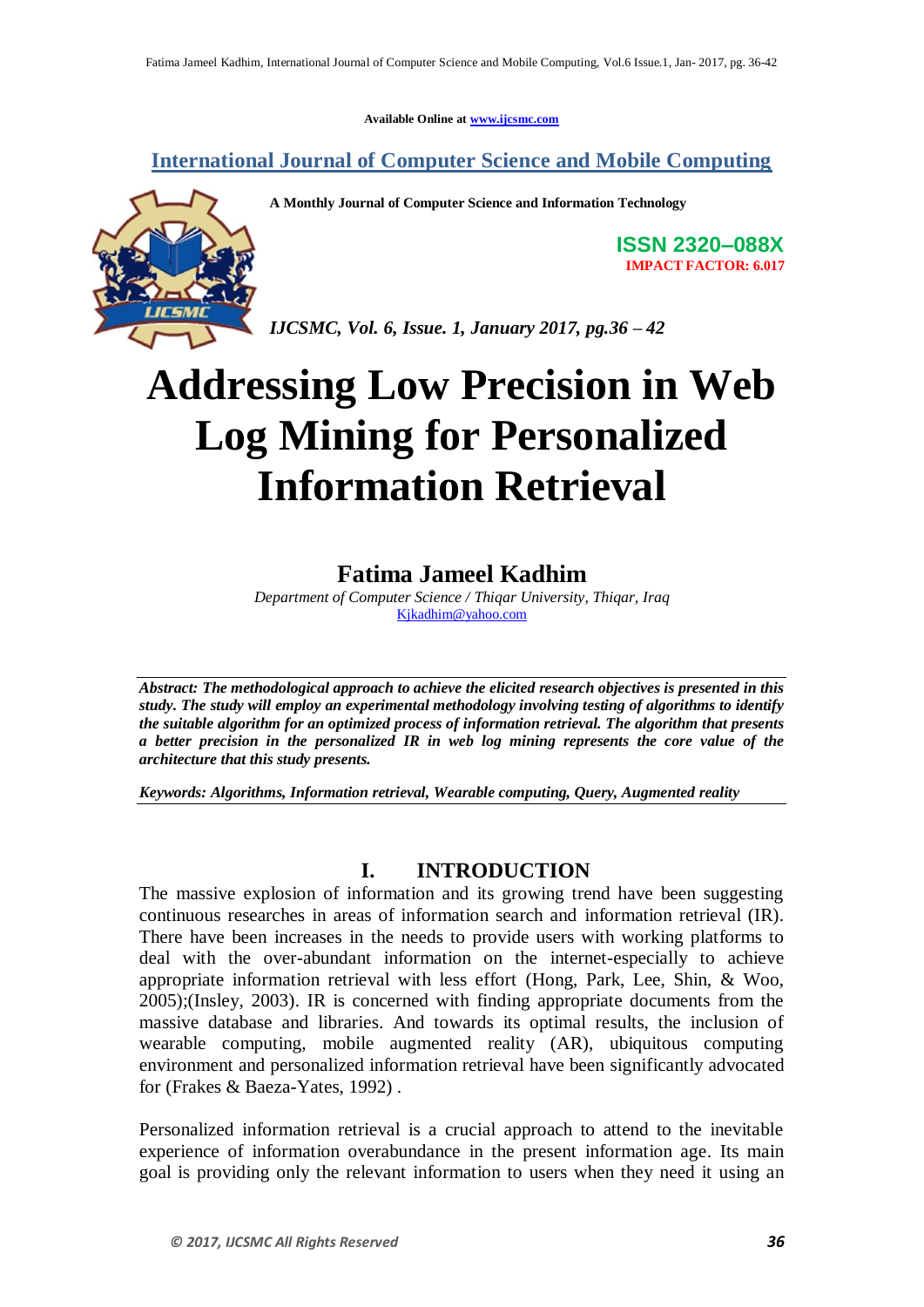appropriate approach (Schneider at al., 2010). Personalizing information retrieval through web search can be done through Content-based Filtering, Demographic Personalization, and Collaborative filtering, Utility-based Information Retrieval and Knowledge-Based Recommendation (Mylonas, 2008). The popular search technologies like Yahoo and Google are applying personalized web search and browsing in their search engines (Schneider at al., 2010).

However, the information associated with query could not be determined due to query terms uncertainty and query short, queries keywords. As a result, many documents which are irrelevant with the input query are being retrieved and precision of the retrieval process is dishonored (Baeza-Yates, Hurtado, & Mendoza, 2005). This experience has posed great challenge to research works in web search and IR works. (Mylonas, 2008) addressed this query-associated problem in IR using context and ontological knowledge approach, (Choi, 2011) introduced Near Field Communication (NFC) for smart phone IR and (Suomalainen, Hyttinen, & Tarvainen, 2010) while addressing issues in personalised IR pointed to the need to move from system-centred approach to user-centred approach in personalised IR.

Notably, many studies that have been carried out for improving the process of information retrieval recommend similar queries sets as the input query response with ranks of some suggested queries done in accordance with the relevant prerequisites .It is however posited that there can be further recommendation of queries when the needed information of the previous sessions of the past queries are issued on the search engine(Baeza-Yates, et al., 2005).

However, from the understanding of the information foraging theory, the guidance of users in the information community is guided by the information scent approach. Users have the tendency of clicking the search results retrieved pages that conform to their needed information. Notably, these pages contain Information scent in association with it in accordance with their needed information. The extent of the satisfaction of the information needed by the user, the more to be the associated information scent (Chi, Pirolli, Chen, & Pitkow, 2001).

Web log mining is for different applications: ranging from web users' search for the web site's organization. Web users' search process are confronted with retrieval related problem majorly due to the employed IR approach since review from extant literatures has posited that the search result is highly dependent on the approach employed for the IR (Mylonas, 2008); (Suomalainen, et al., 2010). However, achieving precision in the result delivered during the search process in the IR has been the center of research concern. It is thus worthwhile to further work on precision in IR especially in the web log mining process.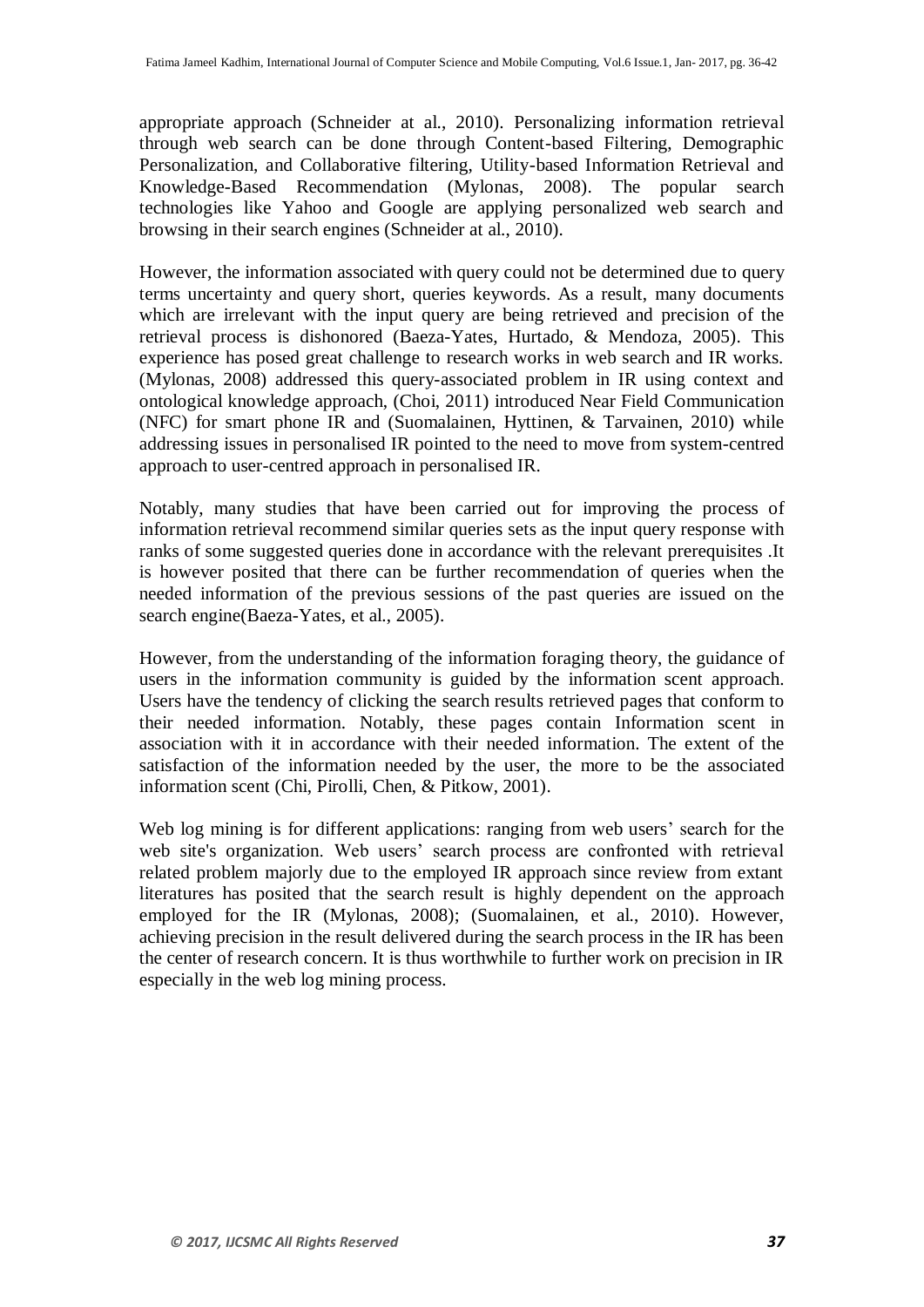## **II. RESEARCH METHODOLOGICAL FRAMEWORK**

In achieving the elicited research objectives of this study, figure 3.1 depicts the iterative procedural steps to be taken. This marks the research methodological framework.



Figure 3.1: Research Methodological Framework.

## **III. Experiment Setting**

The experiment will be carried out on the data set that contains the clicked documents connected with queries supplied to the Google search engine. The set of data would be collected from the Google search engine web history. The users will generate the data set in view of their web search interest. Notably, the web history contains the following fields.

- 1. Time of the Day
- 2. Query terms
- 3. Clicked URLs

Experiments will be carried out on the data set got from the history of the web and will be loaded into a database for further processing.

The result page of Google search engine returns consists of URLs with information about URLs On the submission of input query. The considered Query sessions entails query terms along with clicked URLs. The clicked URLs are those URLs which are clicked by the users before submitting another query.

Similarity of any two query sessions will be calculated using the cosine measure in this research work. The query sessions will be clustered using k-means algorithm and this will be carried out several times to get different values of k and for each value of k, criterion function will be computed. The maximum and threshold values will both be recorded in order to evaluate the criterion function.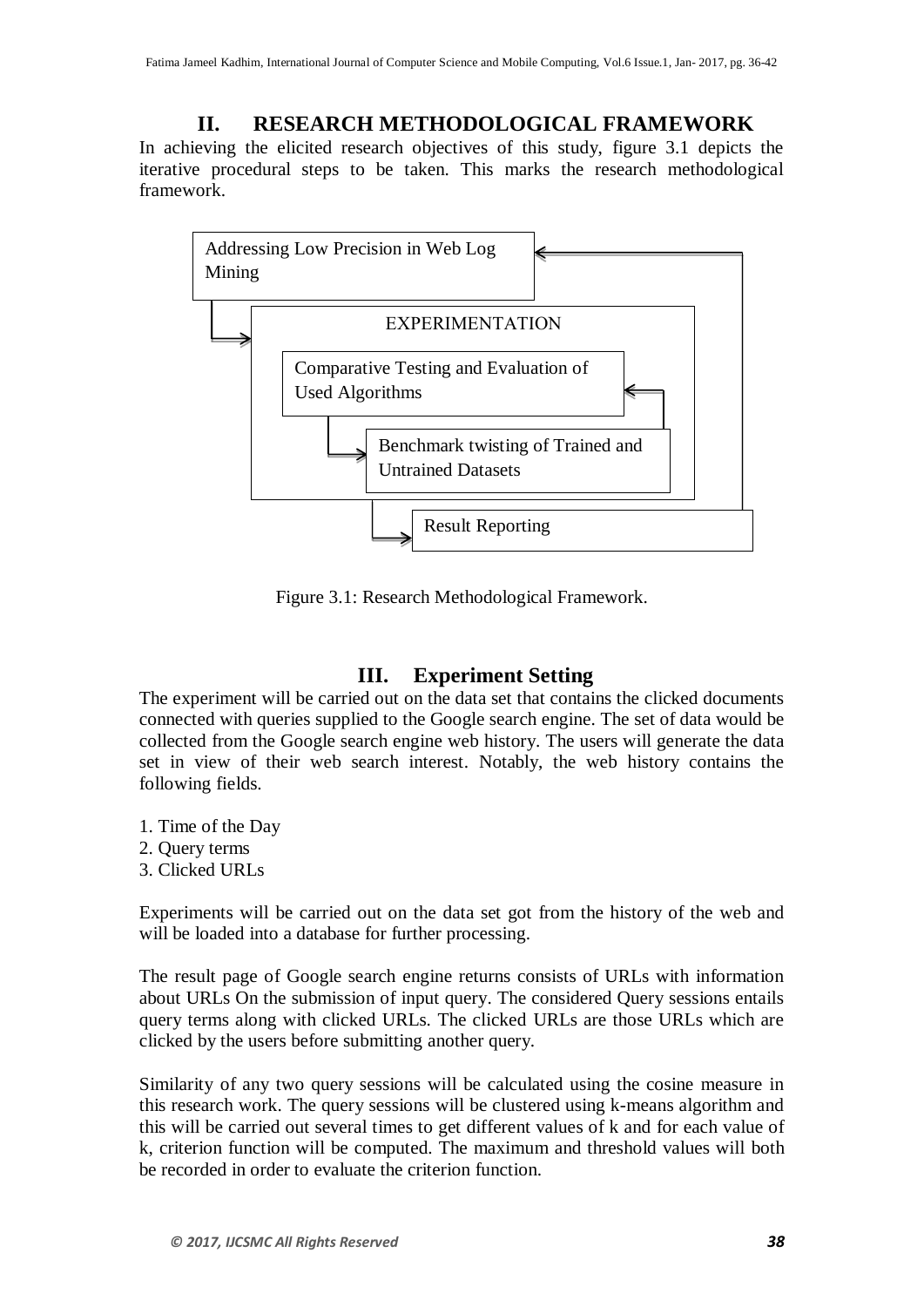The experiment will be carried out on test queries that are randomly selected which would have been classified into trained and queries set that is untrained. Trained queries are those input queries that have sessions related to them in the data set and untrained queries are those input queries that do not have sessions in data set that is related with them. Some of the test queries in each of the categories are given in Table 3.1

| Category             | <b>Queries</b>                                                                                                                                                                                                                  |
|----------------------|---------------------------------------------------------------------------------------------------------------------------------------------------------------------------------------------------------------------------------|
| <b>Untrained Set</b> | Movies, Space food, novels , magazine, Movies , Numbness,<br>Nature, family play Games, movie pictures, software<br>download, online tutorial                                                                                   |
| <b>Trained Set</b>   | Homeloan, distance education online, free pics, cgi perl<br>tutorial, moons of neptune, how to play .vcd files, .vcd file,<br>api com, mpeg movies, drag onball , intranet, help desk<br>manager job description, free software |

**Table 3.1: Sample of Queries taken in each of the categories**

The Platforms that will be used in carrying out the experimentation are: Oracle database employing Java. The web Sphinx crawler will be employed in fetching the query session clicked documents in the data set. Each query session will then be changed into the vector representation employing Information Scent and the content of clicked the URLs. The algorithm of k-means will be effected for generating query session's clusters and representing each query session with a mean value of vector of terms.

The contributions of the queries that are recommended within the cluster are selected for the input query. It is decided when some unknown users that have knowledge in domain that input query should be. The importance will be judged through the analysis of the recommended queries that are answered from the set of result indicating top 10 correct responses. This is determined when the URL answers are similar to the input query.

The setup will then be carried out on 21 trained queries that are randomly selected and selected untrained queries. Therefore, the mean precision of the trained and untrained query set will be calculated for different number of recommended queries from the result set showing the top 10 answers.

## **IV. Experimentation Algorithm**

The algorithm to be used for the experimentation process is provided below:

#### **Algorithm**

- 1. Offline Preprocessing phase at regular and periodical intervals
	- 1.1. Extract the queries and associated clicked URLs from the data set.
	- 1.2. Preprocess the Extracted Queries to find the query sessions.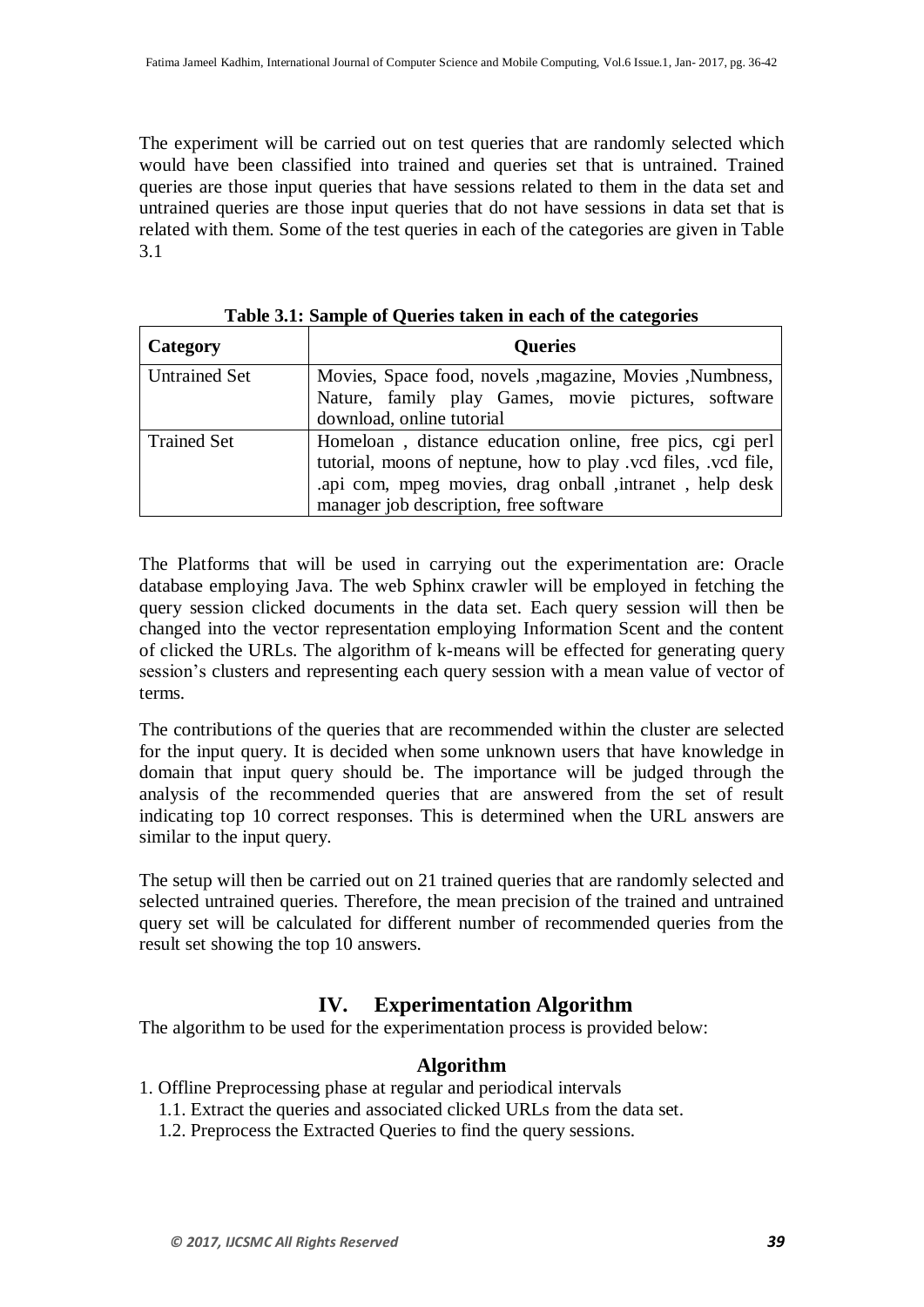1.3. Model the Information need associated with each query session using information scent and weighted vector of the content of pages in the session using  $(1)(2)(3)$ .

 1.4. Cluster the Query sessions using information need associated with each query session using k-means.

1.5. For each cluster Cj create a list of queries Qj in cluster Cj.

2. Online searches:

2.1. Find the Cj cluster to which input query q belongs.

2.2. If no cluster found them

 2.2.1. Find the Cj cluster, which is most similar to the term weight vector of input query q as per the threshold value set for similarity measure.

 2.3. Rank the list of queries Qj associated with selected cluster Cj in order of their relevance to input query q up to certain similarity threshold value.

2.4. Return the ranked set of queries.

The queries rank in set Qj is calculated using a similarity measure of each query vector x in Qj to input query vector q such that those queries with high value of similarity to input query q are ranked higher than those queries with low value of similarity to input query q where sin  $(x, q)$  is calculated using the cosine measure between vector x and q.

## **V. CONCLUSION**

This research has made efforts in satisfying the users Information need and improving the precision of information retrieval through the recommendation of related queries which approximate the information need in association with the input query employing Information Scent. The information need associated with the query is modeled using information scent and content feature of clicked pages in the session. The suggested queries aid the retrieval of the documents relevant to the users' information need which he was unable to get through his initial query.

#### **SUMMARY**

This study presented the methodological steps to be taken in achieving the elicited research objectives and answer the research questions. Experimental methods used the Oracle database platform and randomly selecting test queries which would have been categorized into trained queries set and untrained queries set. The trained and untrained dataset were presented, and the search query algorithm was also illustrated in this article.

#### **ACKNOWLEDGEMENT**

I would like to acknowledge all staff in the Computer laboratory for their direct or indirect effort and contribution to the realization of this paper.

# **REFERENCES**

- [1] Baeza-Yates, R., Hurtado, C., & Mendoza, M. (2005). *Query recommendation using query logs in search engines.* Paper presented at the Current Trends in Database Technology-EDBT 2004 Workshops.
- [2] Bedi, P., & Chawla, S. (2007). Improving information retrieval precision using query log mining and information scent. *Information Technology Journal, 6*(4), 584-588.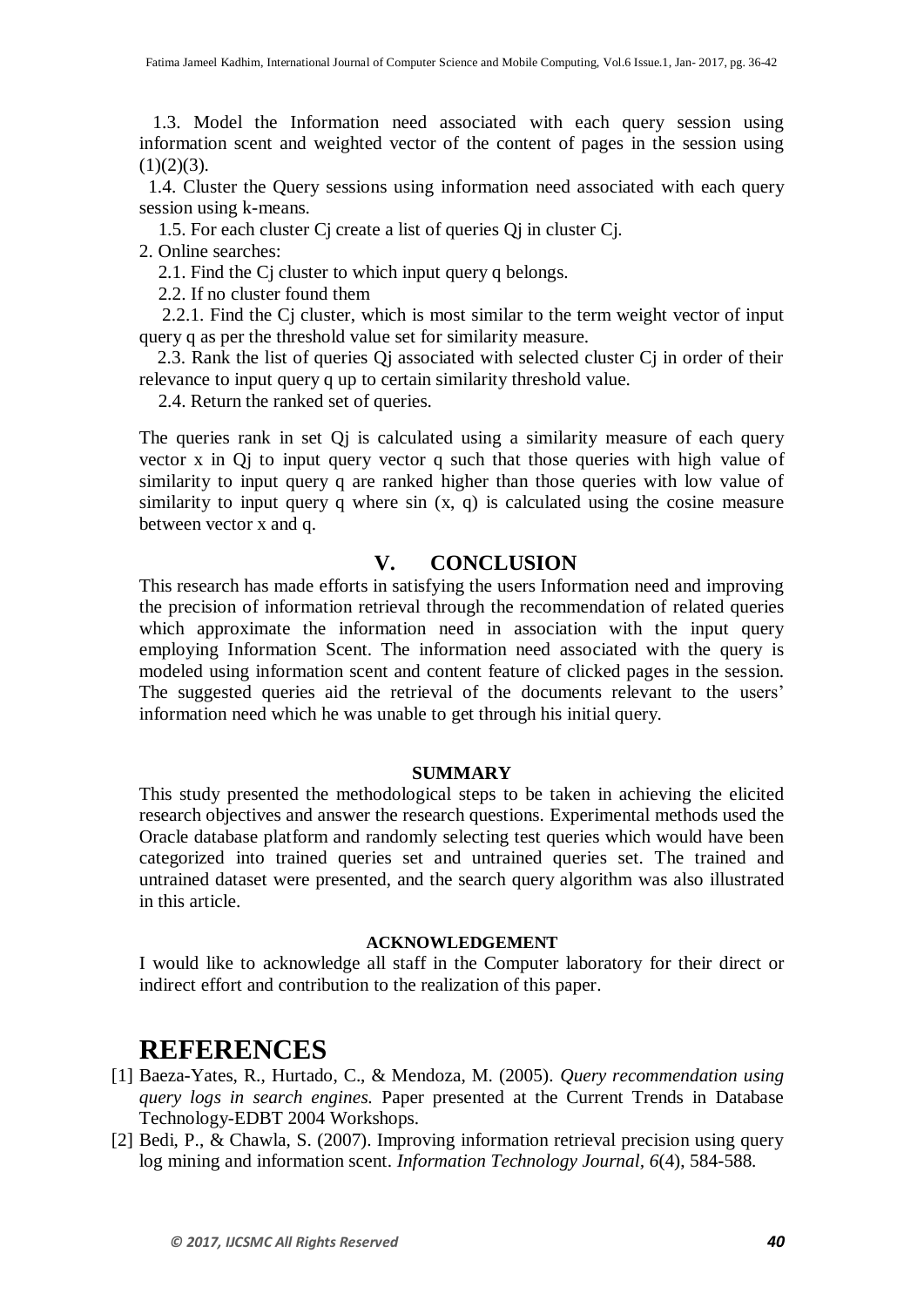- [3] Bhushan, R., & Nath, R. (2013). Web Crawler–A Review. *International Journal of Advanced Research in Computer Science and Software Engineering Volume-3, Issue-8, August-2013*, 54.
- [4] Bhushan, R., & Vats, M. (2013). Information Retrieval Using Web Mining Techniques. *International Journal of Advanced Research in Computer Science and Software Engineering Volume-3, Issue-8, August-2013*, 169.
- [5] Chang-bin, J. (2010). *Application of cloud model in personalized service recommendation of web log mining.* Paper presented at the Biomedical Engineering and Computer Science (ICBECS), 2010 International Conference on.
- [6] Chawla, S. (2012). Semantic Query Expansion using Cluster Based Domain Ontologies. *International Journal of Information Retrieval Research (IJIRR), 2*(2), 13-28.
- [7] Chawla, S., & Bedi, P. (2008). *Improving information retrieval precision by finding related queries with similar information need using information scent.* Paper presented at the Emerging Trends in Engineering and Technology, 2008. ICETET'08. First International Conference on.
- [8] Chen, Z. (2007). *Web Log Mining Based On Fuzzy Immunity Clonal Selection Neural Network.* Paper presented at the Service Systems and Service Management, 2007 International Conference on.
- [9] Chi, E. H., Pirolli, P., Chen, K., & Pitkow, J. (2001). *Using information scent to model user information needs and actions and the Web.* Paper presented at the Proceedings of the SIGCHI conference on Human factors in computing systems.
- [10] Choi, J., Kim, M. and Raghavan,V. V. . (2011). Adaptive feedback methods in an extended boolean model. *In Proceedings of ACM SIGIR Workshop on Mathematical/Formal Methods in Information Retrieval, New Orleans*,LA,Sept.2001
- [11] Cooley, R., Mobasher, B., & Srivastava, J. (1997). *Web mining: Information and pattern discovery on the world wide web.* Paper presented at the Tools with Artificial Intelligence, 1997. Proceedings., Ninth IEEE International Conference on.
- [12] Duan, J., & Liu, S. (2012). *Research on web log mining analysis.* Paper presented at the Instrumentation & Measurement, Sensor Network and Automation (IMSNA), 2012 International Symposium on.
- [13] Etzioni, O. (1996). The World-Wide Web: quagmire or gold mine? *Communications of the ACM, 39*(11), 65-68.
- [14] Frakes, W., & Baeza-Yates, R. (1992). Information retrieval: Algorithms and data structures. *Chile: University Of Chile*.
- [15] Gao, W.-H. (2010). *Research on client behavior pattern recognition system based on web log mining.* Paper presented at the Machine Learning and Cybernetics (ICMLC), 2010 International Conference on.
- [16] Grace, L., Maheswari, V., & Nagamalai, D. (2011). Analysis of web logs and web user in web mining. *arXiv preprint arXiv:1101.5668*.
- [17] Gudivada, V. N., Raghavan, V. V., Grosky, W. I., & Kasanagottu, R. (1997). Information retrieval on the world wide web. *Internet Computing, IEEE, 1*(5), 58-68.
- [18] Hong, D., Park, Y.-K., Lee, J., Shin, V., & Woo, W. (2005). *Personalized Information Retrieval Framework.* Paper presented at the ubiComp workshop (ubiPCMM).
- [19] Insley, S. (2003). Obstacles to general purpose augmented reality. *ECE 399H, Information Security & Cryptography, Oregon, EUA*.
- [20] Jansen, B. J., Spink, A., Bateman, J., & Saracevic, T. (1998). *Real life information retrieval: a study of user queries on the Web.* Paper presented at the ACM SIGIR Forum.